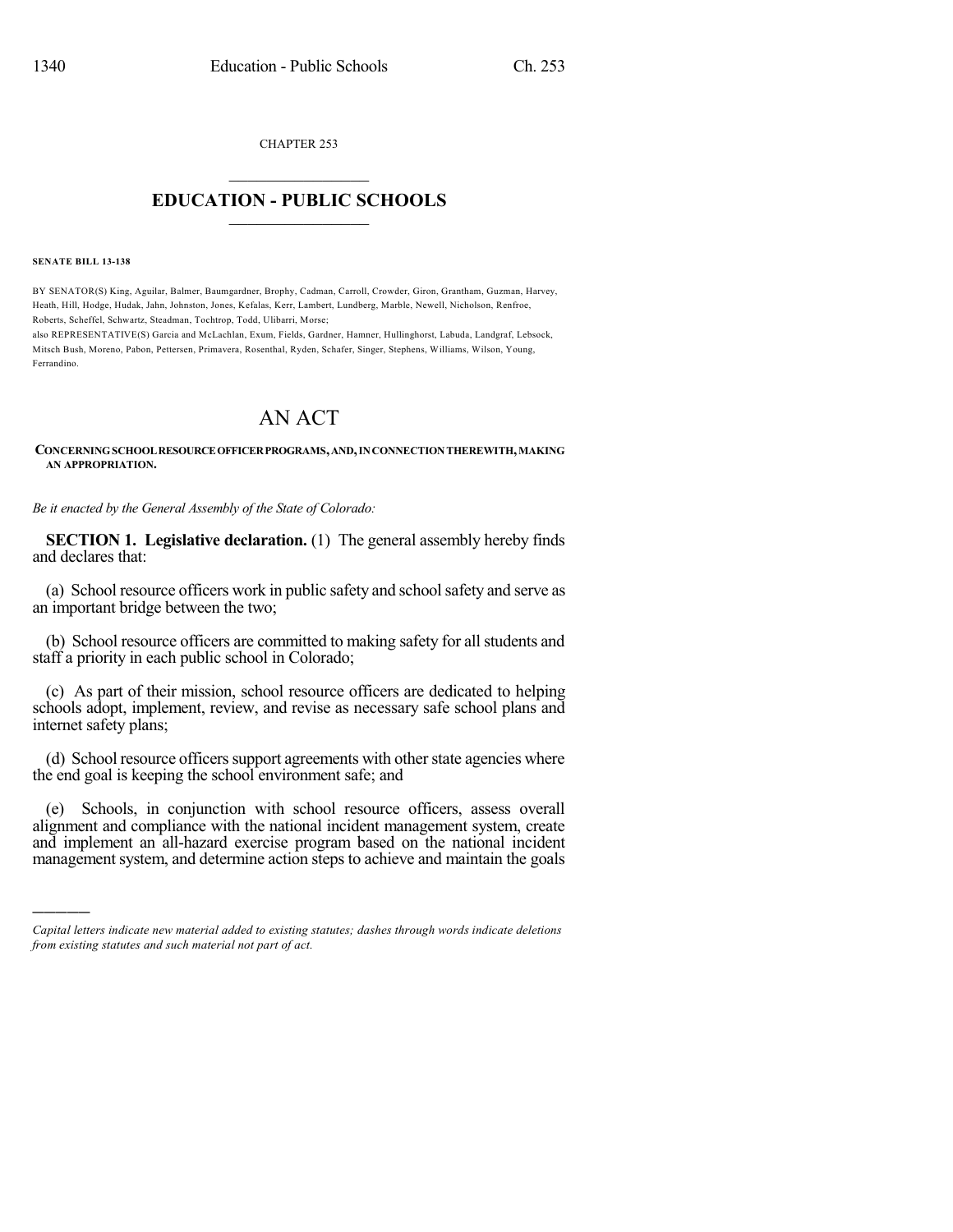of the national incident management system.

(2) The general assembly further finds and declares that:

(a) State or regional assistance in coordinating funding strategies for school resource officer programs would provide consistency and also benefit school districts and schools by creating efficiencies of time and resources; and

(b) State technical assistancewould help schools and school districts develop and maintain successful school resource officer programs.

**SECTION 2.** In Colorado Revised Statutes, 18-12-105.5, **amend** (3) (e) as follows:

**18-12-105.5. Unlawfullycarryingaweapon-unlawfulpossessionof weapons - school, college, or university grounds.** (3) It shall not be an offense under this section if:

(e) The person is a SCHOOL RESOURCE OFFICER, AS DEFINED IN SECTION  $22-32-109.1$  (g.5), C.R.S., OR A peace officer, as described in section 16-2.5-101, C.R.S., when carrying a weapon in conformance with the policy of the employing agency as provided in section 16-2.5-101 (2), C.R.S.; or

**SECTION 3.** In Colorado Revised Statutes, 22-32-109.1, **amend** (2) introductory portion, (4) (d) introductory portion, (4) (n), and (4) (o); and **add** (1)  $(b.5)$ ,  $(1)$   $(g.\overline{5})$ , and  $(4)$   $(p)$  as follows:

**22-32-109.1. Board of education - specific powers and duties - safe school plan- conduct anddiscipline code -safe school reporting requirements-school response framework-school resource officers- definitions.**(1) **Definitions.** As used in this section, unless the context otherwise requires:

(b.5) "COMMUNITY PARTNERS" MEANS, COLLECTIVELY, LOCAL FIRE DEPARTMENTS, STATE AND LOCAL LAW ENFORCEMENT AGENCIES, LOCAL 911 AGENCIES,INTEROPERABLE COMMUNICATIONS PROVIDERS,THE SAFE2TELL PROGRAM DESCRIBED IN SECTION 16-15.8-103,C.R.S., LOCAL EMERGENCY MEDICAL SERVICE PERSONNEL, LOCAL MENTAL HEALTH ORGANIZATIONS, LOCAL PUBLIC HEALTH AGENCIES, LOCAL EMERGENCY MANAGEMENT PERSONNEL, LOCAL OR REGIONAL HOMELAND SECURITY PERSONNEL, AND SCHOOL RESOURCE OFFICERS.

(g.5) "SCHOOL RESOURCE OFFICER" MEANS A PEACE OFFICER, AS DESCRIBED IN SECTION 16-2.5-101, C.R.S., WHO HAS SPECIALIZED TRAINING, AS DESCRIBED IN SECTION 24-31-312, C.R.S., TO WORK WITH SCHOOL STAFF AND STUDENTS AND WHO IS ASSIGNED TO A PUBLIC SCHOOL OR CHARTER SCHOOL FOR THE PURPOSE OF CREATING A SAFE LEARNING ENVIRONMENT AND RESPONDING TO ALL-HAZARD THREATS THAT MAY IMPACT THE SCHOOL.

(2) **Safe school plan.** In order to provide a learning environment that is safe, conducive to the learning process, and free fromunnecessary disruption, following consultation with the school district accountability committee and school accountability committees, parents, teachers, administrators, students, student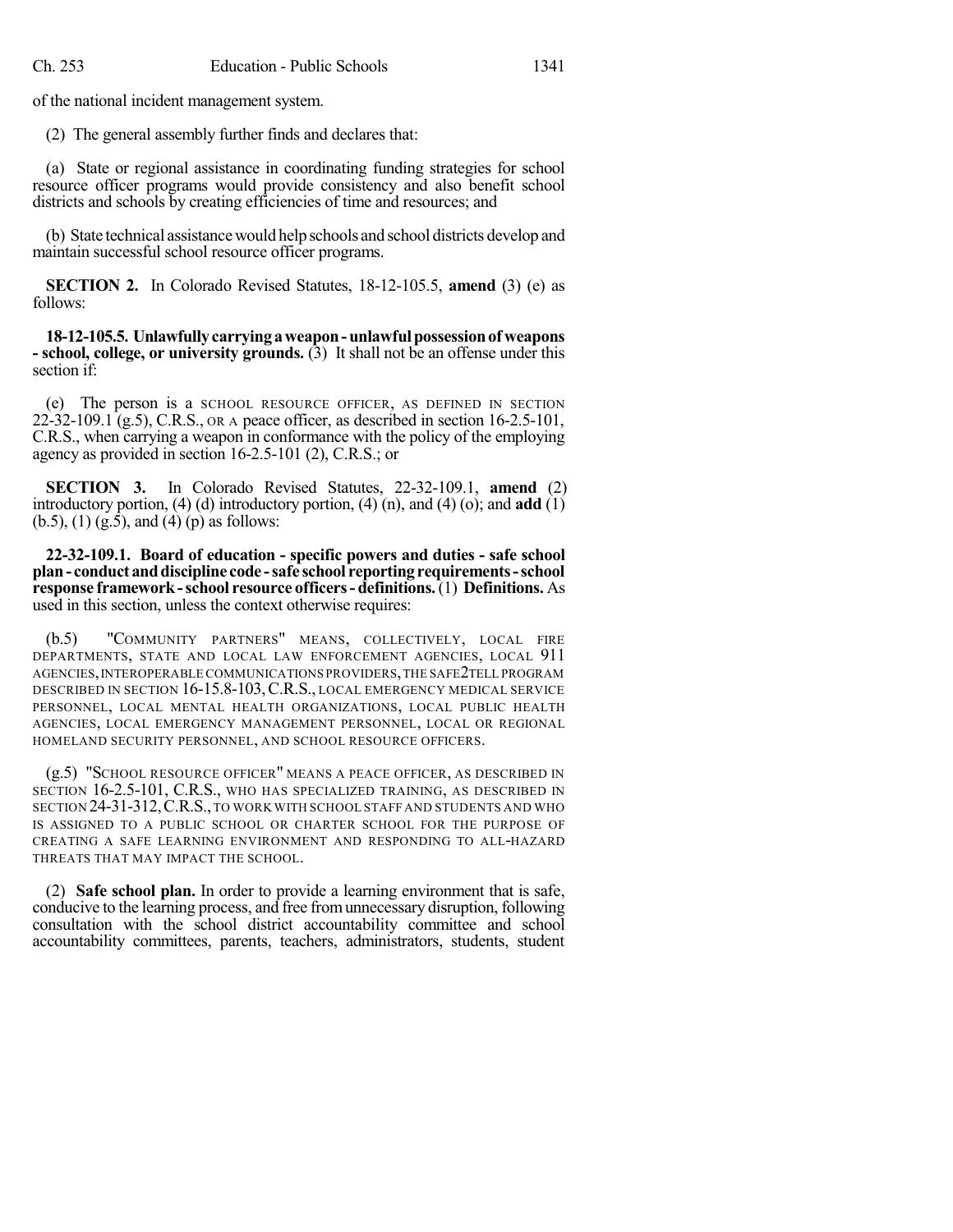councils where available, and, where appropriate, the community at large, each school district board of education shall adopt and implement a safe school plan, or review and revise, as necessary in response to any relevant data collected by the school district, any existing plans or policies already in effect. In addition to the aforementioned parties, each school district board of education, in adopting and implementing its safe school plan, may consult with victims advocacy organizations, school psychologists, and local law enforcement agencies, AND COMMUNITY PARTNERS. The plan, at a minimum, shall include the following:

(4) **School response framework - school safety, readiness, and incident management plan.** Each board of education shall establish a school response framework that shall consist of policies described in this subsection (4). By satisfying the requirements of this subsection (4), a school or school district shall be in compliance with the national incident management system, referred to in this subsection (4) as "NIMS", developed by the federal emergency management agency. At a minimum, the policies shall require:

(d) Each school district, on or before July 1, 2009, to start to develop a school safety, readiness, and incident management plan, including, to the extent possible, emergency communications, that coordinates with any statewide or local emergency operation plans. In developing the plan, a school district may collaborate with local fire departments, state and local law enforcement agencies, local 911 agencies, interoperable communications providers, the safe2tell program described in section 16-15.8-103, C.R.S., local emergency medical service personnel, local mental health organizations, local public health agencies, local emergency management personnel, and local or regional homeland security personnel, which entities are collectively referred to in this subsection (4) as "community partners" COMMUNITY PARTNERS. The school safety, readiness, and incident management plan shall, at a minimum, identify for each public school in the school district:

(n) Each school district to coordinate with community partners to assess overall alignment and compliance with NIMS; identify requirements alreadymet; establish a baseline for NIMS compliance; and determine action steps, including developing a plan and timeline, to achieve and maintain all NIMS goals; and

(o) Each school district to develop a timeline and strategy for compliance with the requirements of this subsection (4) and to strategically plan, schedule, and conduct all activities with community partners; AND

(p) SCHOOL RESOURCE OFFICERS TO BE FAMILIAR WITH THE SCHOOL RESPONSE FRAMEWORK OUTLINED IN THIS SUBSECTION (4), THE ALL-HAZARD EXERCISE PROGRAM, AND THE INTEROPERABLE COMMUNICATIONS OF THE SCHOOL TO WHICH HE OR SHE IS ASSIGNED.

**SECTION 4.** In Colorado Revised Statutes, 24-33.5-1213.4, **amend** (1) as follows:

**24-33.5-1213.4. School all-hazardemergencyplanningandresponse.**(1) The school response framework created in section  $22-32-109.1$  (4), C.R.S., sets forth the framework for school emergency incident response and emergency preparedness, including emergency communications AND THE RESPONSIBILITIES OF SCHOOL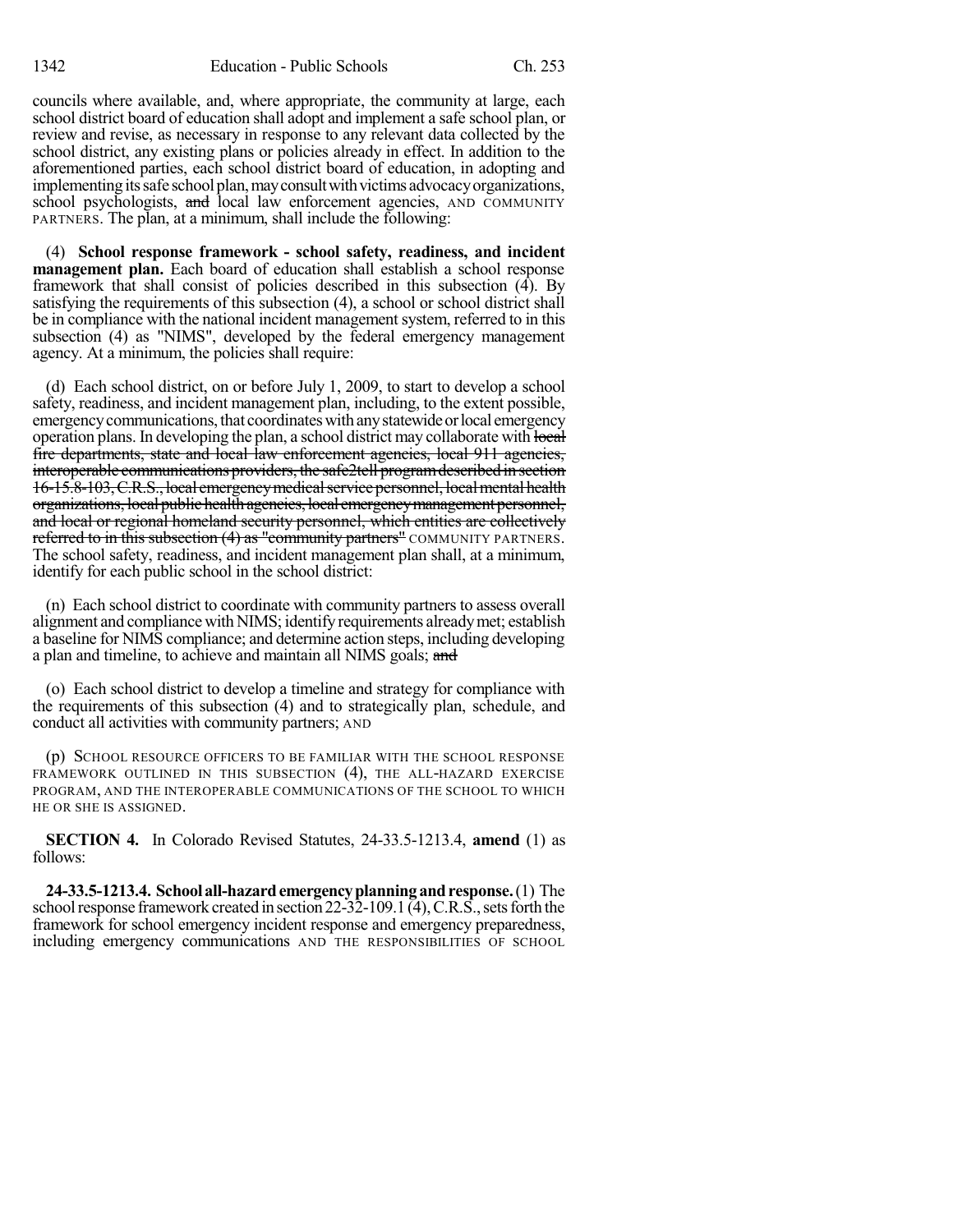RESOURCE OFFICERS. Pursuant to the school response framework, emergency response personnel are community partners with schools. As part of its duty to regularly inspect school buildings to ensure compliance with the fire code, the division, local fire departments, and certified fire inspectors may partner with schools in assessing each school's implementation of NIMS, and the interoperability of the school's emergency communications equipment with state and local emergency response agencies, AND THE IMPLEMENTATION OF A SCHOOL RESOURCE OFFICER PROGRAM.

**SECTION 5.** In Colorado Revised Statutes, 24-33.5-1801, **amend** (2) (a) as follows:

**24-33.5-1801. Legislative declaration.** (2) The general assembly further finds that:

(a) The most appropriate way to prevent and prepare for acts of violence and other emergencies that may occur on school campuses is to foster a cooperative effort by schools, SCHOOL RESOURCE OFFICERS, law enforcement agencies, emergency responders, behavioral health experts, parents, and community members to identify, gather, and apply the necessary resources; and

**SECTION 6.** In Colorado Revised Statutes, 24-33.5-1803, **add** (3) (i), (3) (j), and  $(3)$  (k) as follows:

**24-33.5-1803. School safety resource center - created - duties - repeal.** (3) The center has the following duties:

(i) (I) TO HIRE OR CONTRACT FOR THE SERVICES OF AN EMERGENCY RESPONSE CONSULTANT WITH EXPERIENCE IN LAW ENFORCEMENT AND SCHOOL SAFETY TO PROVIDE GUIDANCE FOR SCHOOLS, SCHOOL RESOURCE OFFICERS, AND OTHER COMMUNITY PARTNERS FOR SCHOOL BUILDING SAFETY ASSESSMENTS AND THE USE OF BEST PRACTICES FOR SCHOOL SECURITY, EMERGENCY PREPAREDNESS AND RESPONSE, INTEROPERABLE COMMUNICATIONS, AND OTHER PROVISIONS OF THE SCHOOL RESPONSE FRAMEWORK. THE EMERGENCY RESPONSE OUTREACH CONSULTANT SHALL ALSO WORK WITH THE CENTER DIRECTOR AND SCHOOL OUTREACH CONSULTANT TO RESEARCH GRANT OPPORTUNITIES AND PROVIDE ASSISTANCE TO SCHOOLS SEEKING GRANTS FOR SCHOOL SAFETY AND EMERGENCY RESPONSE ASSISTANCE.

(II) THIS PARAGRAPH (i) IS REPEALED, EFFECTIVE JULY 1, 2018.

(j) TO PROVIDE INFORMATION AND RESOURCES RELATING TO THE DEVELOPMENT AND MAINTENANCE OF SCHOOL RESOURCE OFFICER PROGRAMS, AS DETERMINED BY THE CENTER, TO THE DIVISION OF FIRE PREVENTION AND CONTROL IN THE DEPARTMENT OF PUBLIC SAFETY FOR DISTRIBUTION TO SCHOOL DISTRICTS AND SCHOOLS PURSUANT TO SECTION 24-33.5-1213.4 AND TO LAW ENFORCEMENT AGENCIES AND OTHER COMMUNITY PARTNERS, AS DESCRIBED IN SECTION 22-32-109.1, C.R.S.; AND

(k) TO PROVIDE SUGGESTIONS FOR SCHOOL RESOURCE OFFICER TRAINING TO THE PEACE OFFICERS STANDARDS AND TRAINING BOARD, PURSUANT TO SECTION